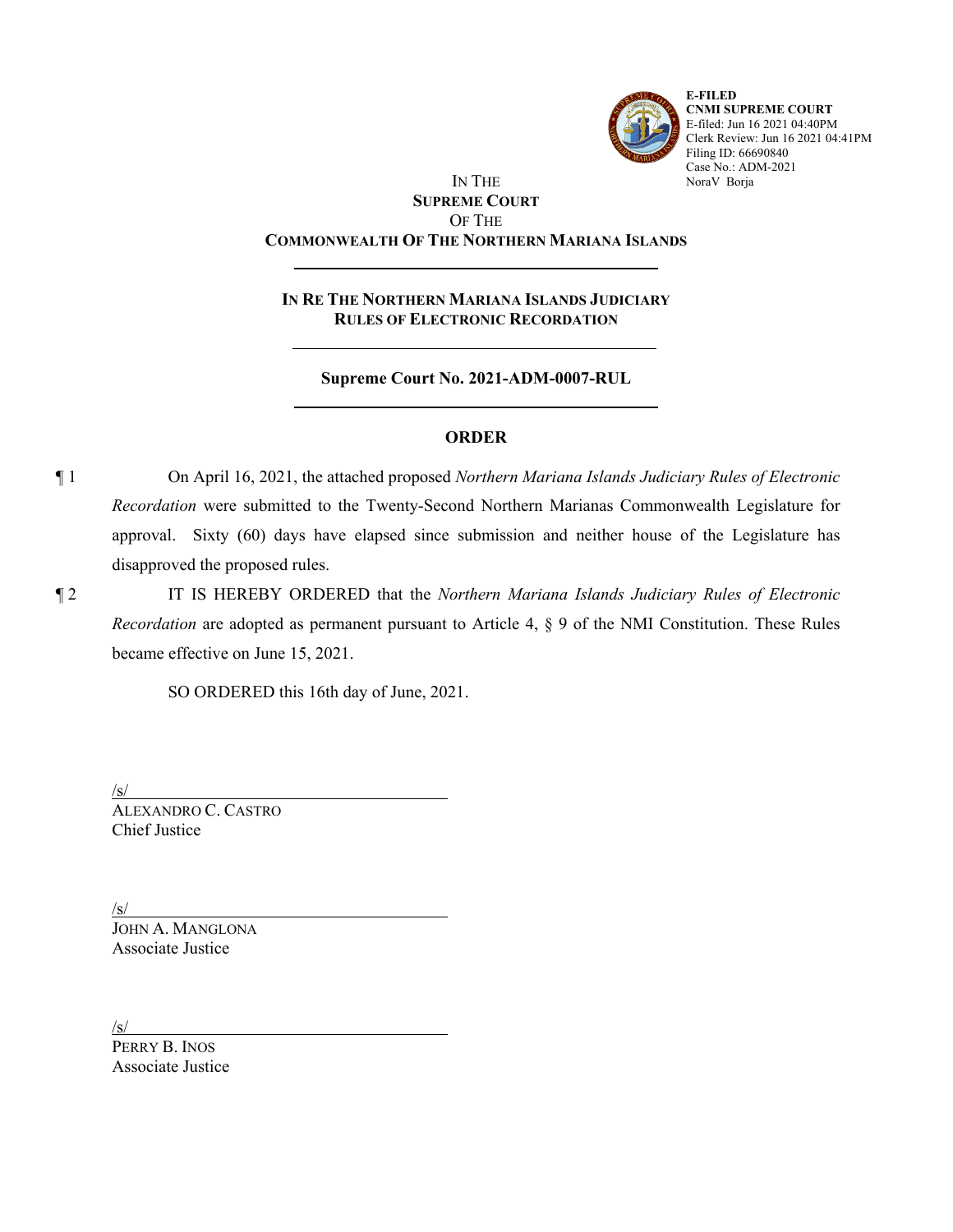

**E-FILED CNMI SUPREME COURT** E-filed: Jun 16 2021 04:40PM Clerk Review: Jun 16 2021 04:41PM Filing ID: 66690840 Case No.: ADM-2021 NoraV Borja



# **NORTHERN MARIANA ISLANDS JUDICIARY RULES OF ELECTRONIC RECORDATION**

*Effective June 15, 2021*

# **EXHIBIT A**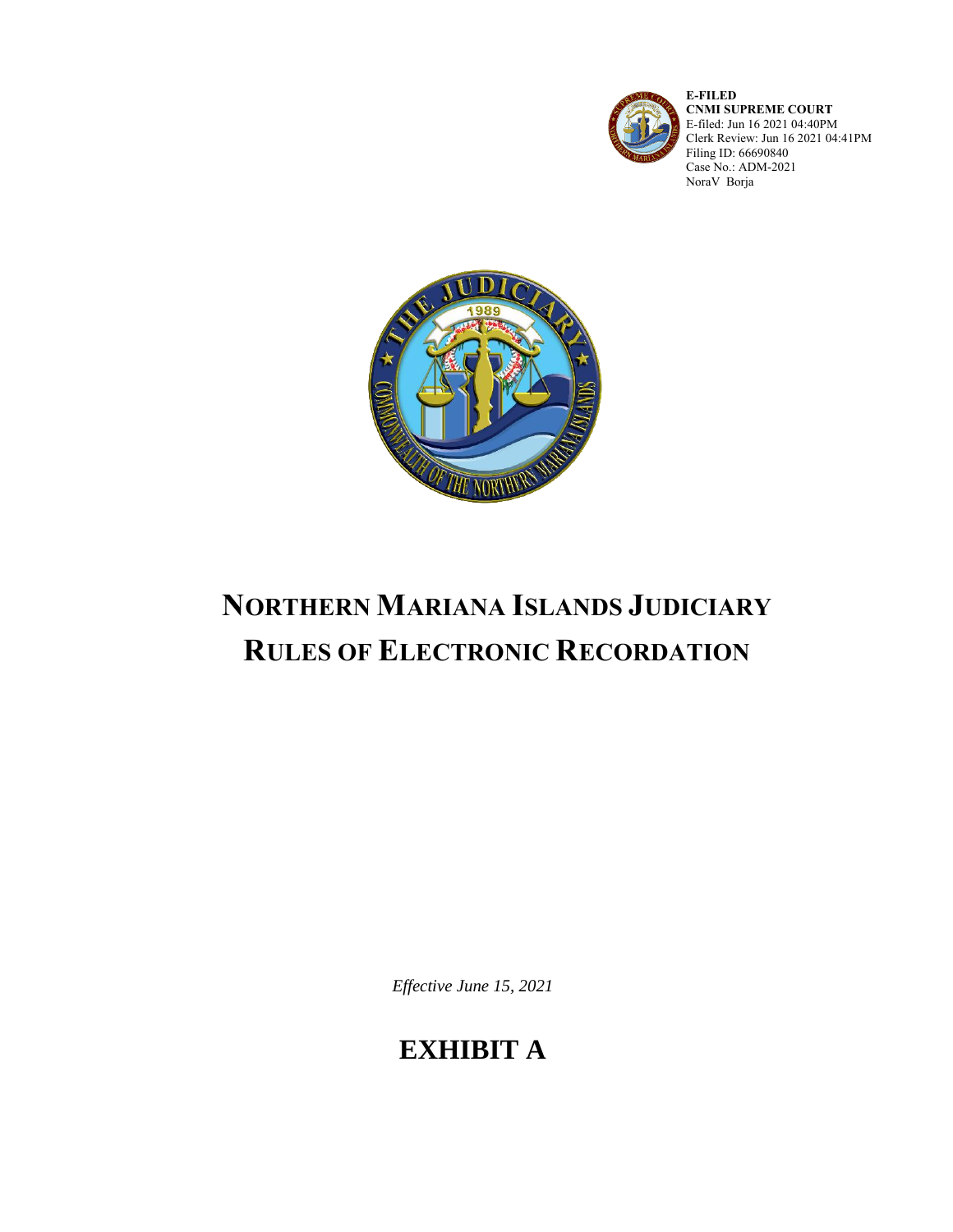# **TABLE OF CONTENTS**

| Rule 2. |                                                                 |
|---------|-----------------------------------------------------------------|
| Rule 3. |                                                                 |
| (a)     |                                                                 |
| (b)     |                                                                 |
| (c)     |                                                                 |
| (d)     |                                                                 |
| (e)     |                                                                 |
| (f)     |                                                                 |
| (g)     |                                                                 |
| Rule 4. |                                                                 |
| Rule 5. |                                                                 |
| Rule 6. |                                                                 |
| Rule 7. |                                                                 |
| Rule 8. |                                                                 |
| Rule 9. |                                                                 |
|         | <b>Rule 10. Acceptance of Documents During Internet Service</b> |
|         |                                                                 |
|         |                                                                 |
|         | Rule 13. Procedures and Policies; Suspension of Rules 5         |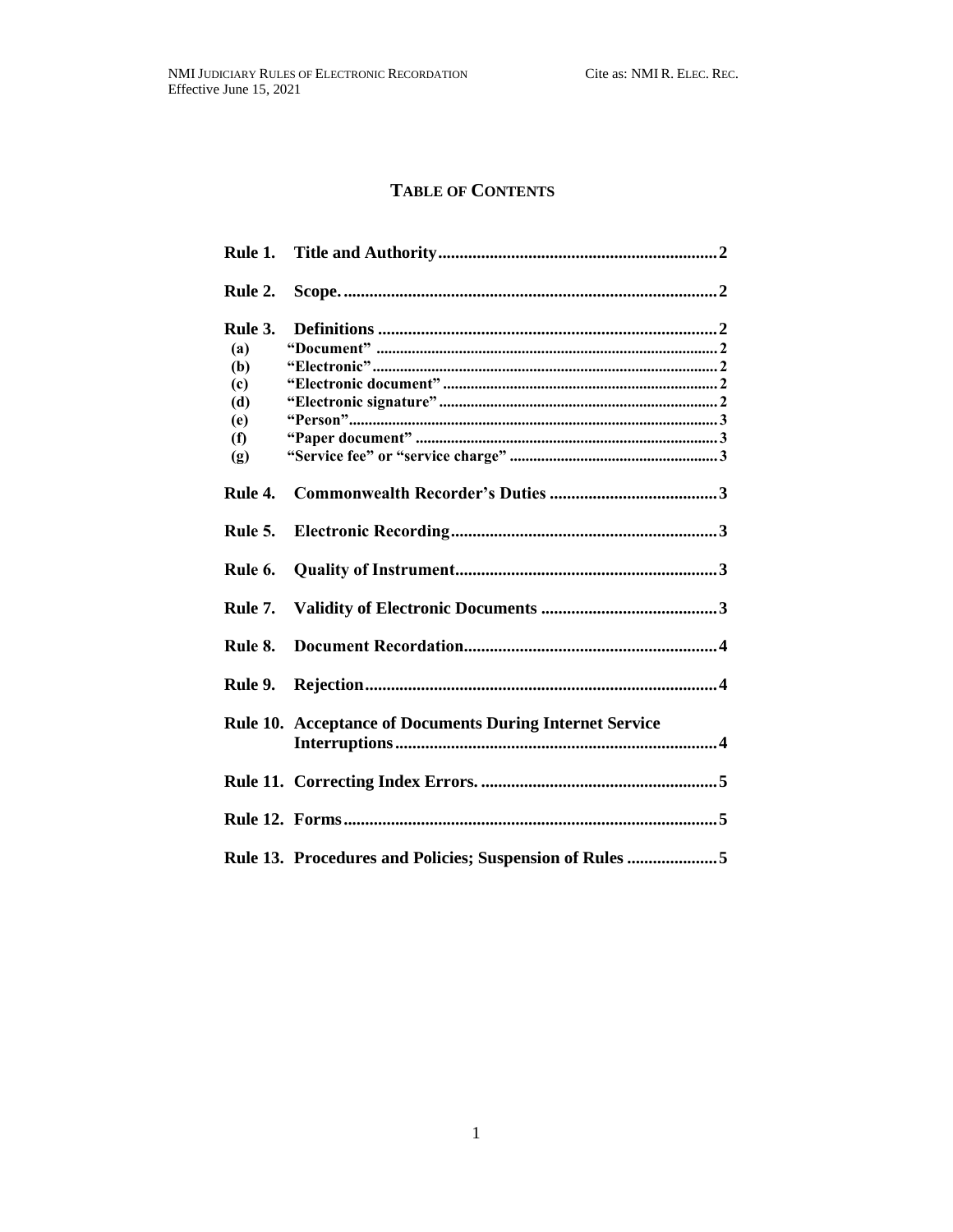#### <span id="page-3-0"></span>**Rule 1. Title and Authority.**

- **(a) Title**. These rules shall be known as the Northern Mariana Islands Rules of Electronic Recordation.
- **(b) Authority**. These rules are promulgated pursuant to Article IV, Section 9(a) of the NMI Constitution and 1 CMC § 3701(b), Commonwealth Recorders Act of 2020.

### <span id="page-3-1"></span>**Rule 2. Scope.**

These rules establish duties and responsibilities of the Commonwealth Recorder's Office and govern procedures of recordation.

#### <span id="page-3-3"></span><span id="page-3-2"></span>**Rule 3. Definitions.**

# **(a) "Document"** means:

- (1) any instrument affecting interest in land, including deeds, mortgages, leases, agreements to lease, cancellations or terminations of leases, assignments of interests, assignments of mortgage, satisfaction, or release;
- (2) any judgments affecting property or lis pendens;
- (3) maps, plats, charts, notices, surveys, instruments;
- (4) marriage certificates or divorce decrees;
- (5) financing statements filed under NMI UCC, or other related papers; or
- (6) information that is:
- (A) inscribed on a tangible medium or that is stored in an electronic or other medium and is retrievable in perceivable form; and
- (B) eligible to be recorded with the Commonwealth Recorder's Office.
- <span id="page-3-4"></span>**(b) "Electronic"** means relating to technology having digital, magnetic, wireless, optical, electromagnetic, or similar properties.
- <span id="page-3-5"></span>**(c) "Electronic document"** means a document that is received by the Commonwealth Recorder in an electronic form.
- <span id="page-3-6"></span>**(d) "Electronic signature"** means an electronic symbol or process attached to or logically associated with a document and executed or adopted by a person with the intent to sign the document.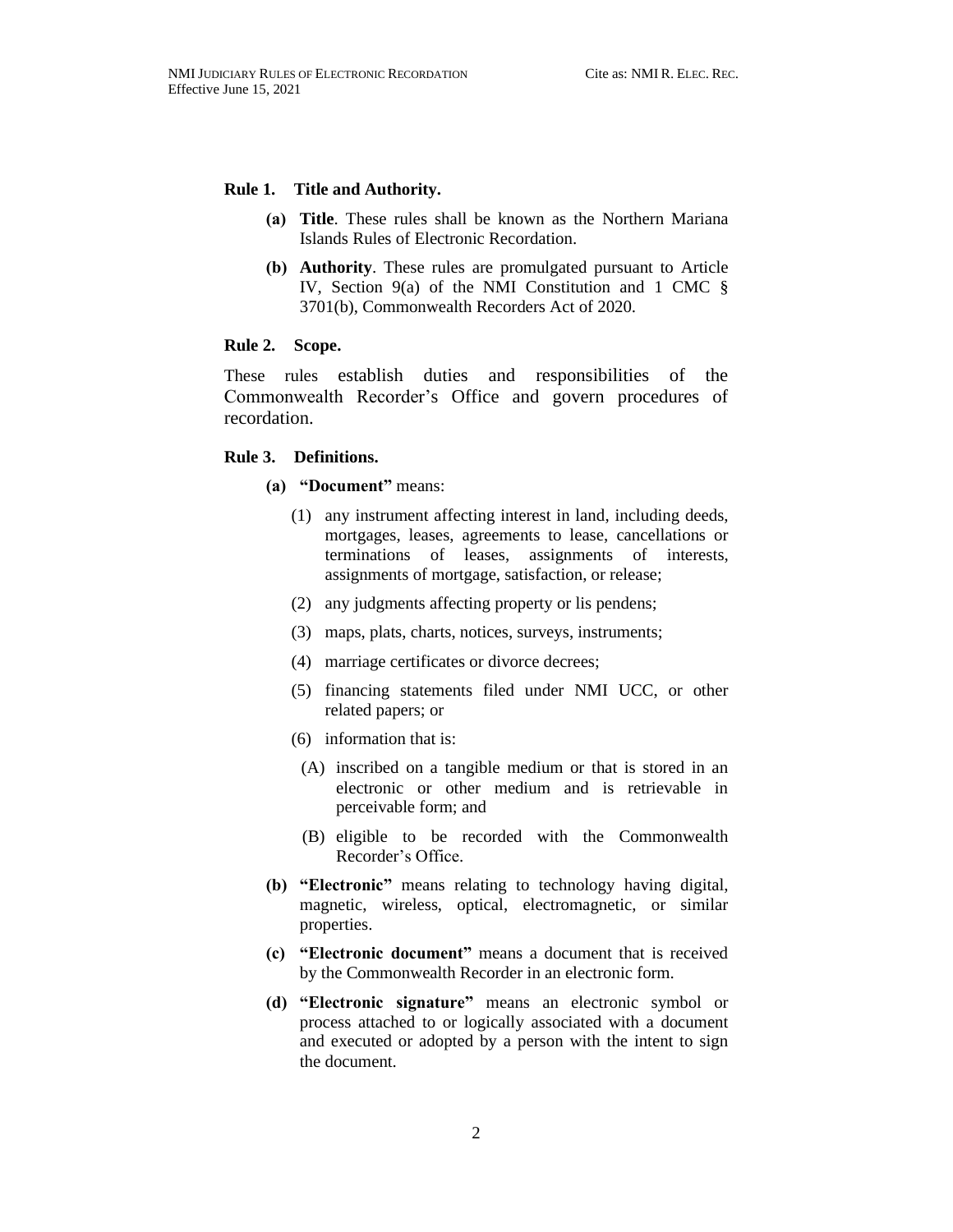- <span id="page-4-0"></span>**(e) "Person"** means an individual, corporation, business trust, estate, trust, partnership, limited liability company, association, joint venture, public corporation, government or governmental subdivision, agency, or instrumentality, or any other legal or commercial entity.
- <span id="page-4-1"></span>**(f) "Paper document"** means sheet(s) of paper with information written or printed on it.
- <span id="page-4-2"></span>**(g) "Service fee" or "service charge"** includes credit card, subscription fee, e-recording service fee, and other fees as established by the Judiciary or electronic service provider.

#### <span id="page-4-3"></span>**Rule 4. Commonwealth Recorder's Duties.**

The Commonwealth Recorder shall:

- **(a)** promptly record documents presented for recordation;
- **(b)** maintain, index, update, and retain electronic copies of the official land registration certificates and other real estate, Uniform Commercial Code, and personal property documents of the Commonwealth;
- **(c)** maintain, index, update, and retain electronic copies of marriage records;
- **(d)** convert existing recorded paper documents into electronic format; and
- **(e)** provide access to the search and retrieval of documents and information by electronic means.

#### <span id="page-4-4"></span>**Rule 5. Electronic Recording.**

Upon order of the Supreme Court, all documents presented for recordation must be in electronic form. The Commonwealth Recorder's Office may provide a public access for electronic recording.

#### <span id="page-4-5"></span>**Rule 6. Quality of Instrument.**

- **(a)** Documents must be sufficiently legible when converted or presented in electronic format.
- **(b)** Documents affecting interest in land shall include:
	- (1) a legal description; and
	- (2) legible notary information when required.

#### <span id="page-4-6"></span>**Rule 7. Validity of Electronic Documents.**

**(a)** The recording requirements that a document be an original, be on paper or another tangible medium, or be in writing, are satisfied by an electronic document satisfying this rule.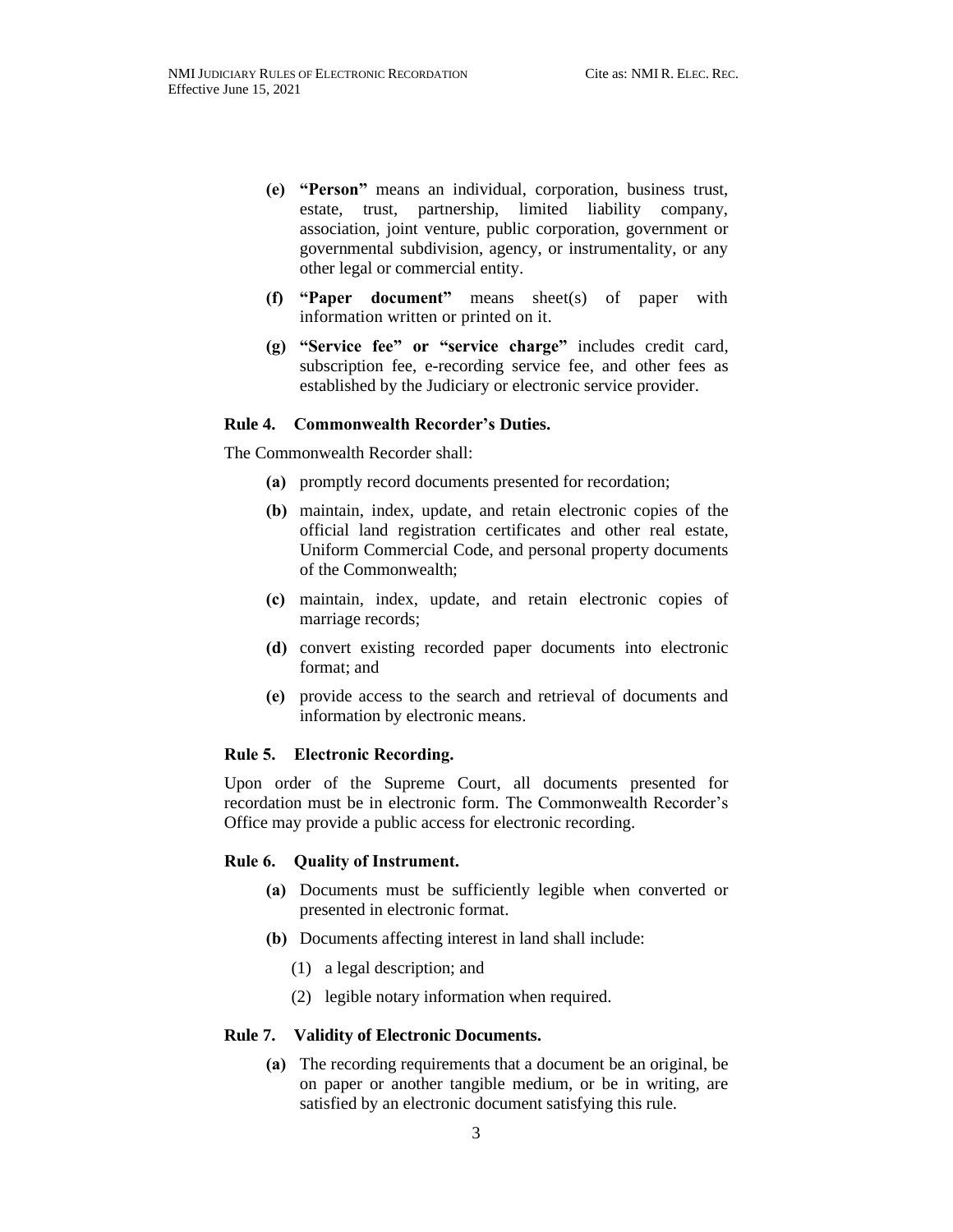- **(b)** The recording requirement that a document be signed is satisfied by an electronic signature as permitted by this rule.
- **(c)** A requirement that a document or a signature associated with a document be notarized, acknowledged, verified, witnessed, or made under oath is satisfied if the electronic signature of the person authorized to perform that act, and all other information required to be included, is attached to or logically associated with the document or signature as permitted by law. A physical or electronic image of a stamp, impression, or seal need not accompany an electronic signature.

#### <span id="page-5-0"></span>**Rule 8. Document Recordation.**

- **(a)** The document is deemed recorded upon receiving an official file number. The document shall be marked with the book and page number in which it is recorded, except that the book and page number may be replaced or omitted to conform with electronic recordation. The document should provide sufficient space for the recorder's file stamp.
- **(b)** The person recording shall receive a copy of the recorded document.

#### <span id="page-5-1"></span>**Rule 9. Rejection.**

- **(a)** The Commonwealth Recorder may reject:
	- (1) land documents containing insufficient legal description, grantor or grantee information;
	- (2) non-payment of fees according to the fee schedule;
	- (3) legible notary information when required; or
	- (4) documents that do not conform with these rules.
- **(b)** In the event a document is rejected for failure to conform with the requirements of these rules or other applicable law, the person who filed the document shall be notified promptly, and the document shall not be deemed recorded until such day and time as a conforming document is filed and given an official file number in accordance with these rules.

# <span id="page-5-2"></span>**Rule 10. Acceptance of Documents During Internet Service Interruptions.**

If a person is unable to access the electronic service provider during periods of internet service interruption or natural disaster, the Commonwealth Recorder's Office may continue to accept, record, and index paper documents. Once internet services have been restored, the